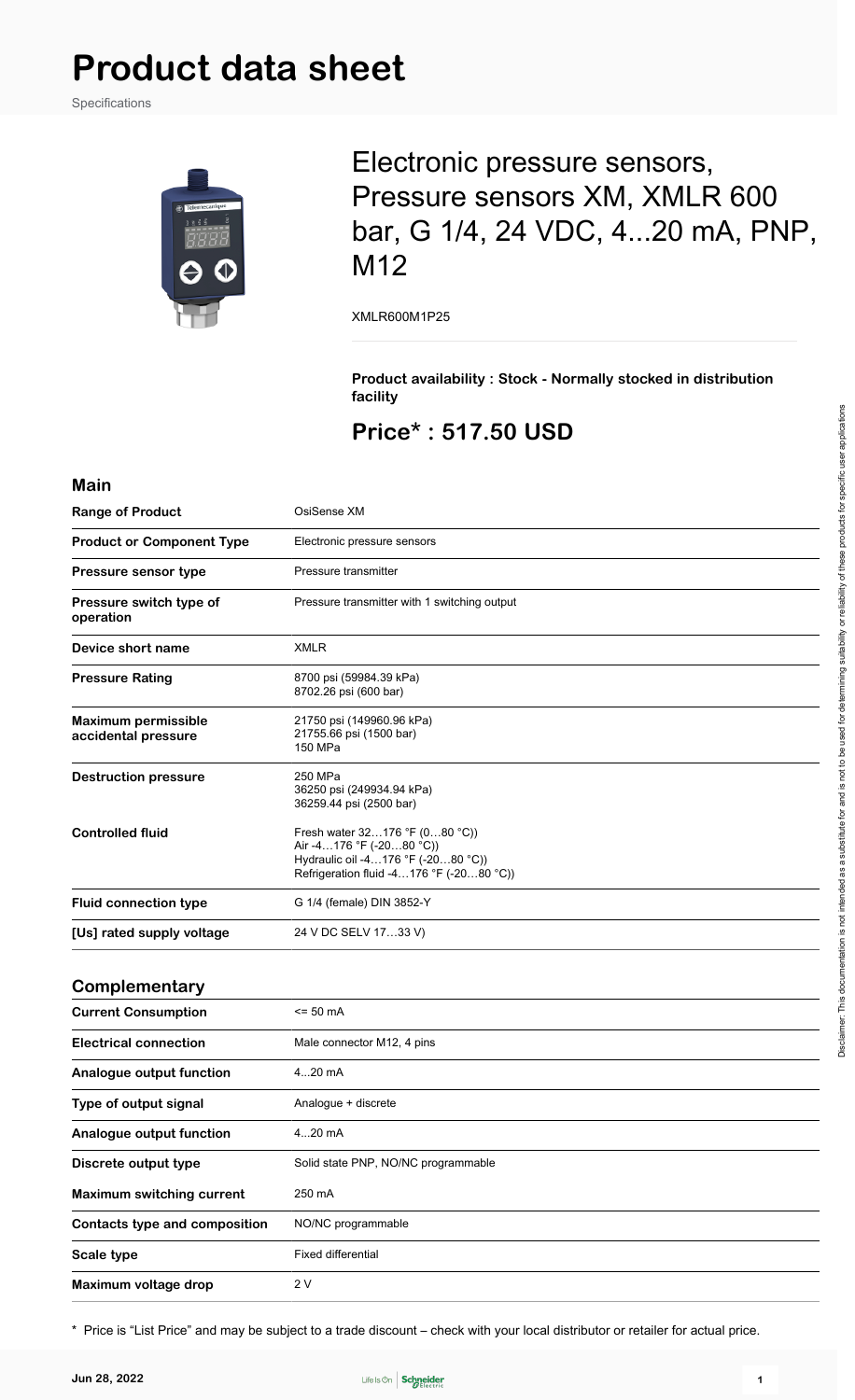| Adjustable range of switching<br>point on rising pressure  | 4.8…60 MPa<br>696.188702.26 psi (48600 bar)<br>6968700 psi (4798.7559984.39 kPa)                                                                                                                                                                                                                                                                           |
|------------------------------------------------------------|------------------------------------------------------------------------------------------------------------------------------------------------------------------------------------------------------------------------------------------------------------------------------------------------------------------------------------------------------------|
| Adjustable range of switching<br>point on falling pressure | 435.118441.20 psi (30582 bar)<br>4358439 psi (2999.2258184.85 kPa)<br>358.2 MPa                                                                                                                                                                                                                                                                            |
| Minimum differential travel                                | 261 psi (1799.53 kPa)<br>1.8 MPa<br>261.07 psi (18 bar)                                                                                                                                                                                                                                                                                                    |
| Materials in contact with fluid                            | 316L stainless steel                                                                                                                                                                                                                                                                                                                                       |
| <b>Front material</b>                                      | Polyester                                                                                                                                                                                                                                                                                                                                                  |
| <b>Housing material</b>                                    | 316L stainless steel<br>Polyacrylamide                                                                                                                                                                                                                                                                                                                     |
| <b>Operating position</b>                                  | Any position, but disposals can falsified the measurement in case of upside down mounting                                                                                                                                                                                                                                                                  |
| <b>Protection Type</b>                                     | Reverse polarity<br>Overvoltage protection<br>Overload protection<br>Short-circuit protection                                                                                                                                                                                                                                                              |
| Response time on output                                    | <= 10 ms analog output<br><= 5 ms discrete output                                                                                                                                                                                                                                                                                                          |
| Switching output time delay                                | 050 s in steps of 1 second                                                                                                                                                                                                                                                                                                                                 |
| <b>Display Type</b>                                        | 4 digits 7 segments                                                                                                                                                                                                                                                                                                                                        |
| Local signalling                                           | for light ON when switch is actuated 1 LED (yellow)                                                                                                                                                                                                                                                                                                        |
| Display response time type                                 | Fast 50 ms<br>Normal 200 ms<br>Slow 600 ms                                                                                                                                                                                                                                                                                                                 |
| Maximum delay first up                                     | 300 ms                                                                                                                                                                                                                                                                                                                                                     |
| <b>Overall accuracy</b>                                    | <= 1 % of the measuring range                                                                                                                                                                                                                                                                                                                              |
| Linearity error on analogue<br>output                      | $\leq$ 0.5 % of the measuring range                                                                                                                                                                                                                                                                                                                        |
| Hysteresis on analogue output                              | $\leq$ 0.2 % of the measuring range                                                                                                                                                                                                                                                                                                                        |
| <b>Measurement accuracy on</b><br>switching output         | $\leq$ 0.6 % of the measuring range                                                                                                                                                                                                                                                                                                                        |
| <b>Repeat accuracy</b>                                     | $\leq$ 0.2 % of the measuring range                                                                                                                                                                                                                                                                                                                        |
| Drift of the sensitivity                                   | +/- 0.03 % of measuring range/°C                                                                                                                                                                                                                                                                                                                           |
| Drift of the zero point                                    | +/- 0.1 % of measuring range/°C                                                                                                                                                                                                                                                                                                                            |
| <b>Display Accuracy</b>                                    | <= 1 % of the measuring range                                                                                                                                                                                                                                                                                                                              |
| <b>Mechanical durability</b>                               | 10000000 cycles                                                                                                                                                                                                                                                                                                                                            |
| <b>Depth</b>                                               | 1.65 in (42 mm)                                                                                                                                                                                                                                                                                                                                            |
| <b>Height</b>                                              | 3.46 in (88 mm)                                                                                                                                                                                                                                                                                                                                            |
| Width                                                      | 1.61 in (41 mm)                                                                                                                                                                                                                                                                                                                                            |
| <b>Net Weight</b>                                          | 0.41 lb(US) (0.186 kg)                                                                                                                                                                                                                                                                                                                                     |
| [Uimp] rated impulse withstand<br>voltage                  | 0.5 kV DC                                                                                                                                                                                                                                                                                                                                                  |
| <b>Electromagnetic compatibility</b>                       | Susceptibility to electromagnetic fields 10 V/m 802000 MHz EN/IEC 61000-4-3<br>Immunity to conducted RF disturbances 10 V 0.1580 MHz EN/IEC 61000-4-6<br>Surge immunity test 1 kV EN/IEC 61000-4-5<br>Electrical fast transient/burst immunity test 2 kV EN/IEC 61000-4-4<br>Electrostatic discharge immunity test 8 kV air, 4 kV contact EN/IEC 61000-4-2 |

| Environment                   |                     |  |
|-------------------------------|---------------------|--|
| <b>Marking</b>                | CЕ                  |  |
| <b>Product Certifications</b> | cULus<br><b>EAC</b> |  |
| <b>Standards</b>              | UL 61010-1          |  |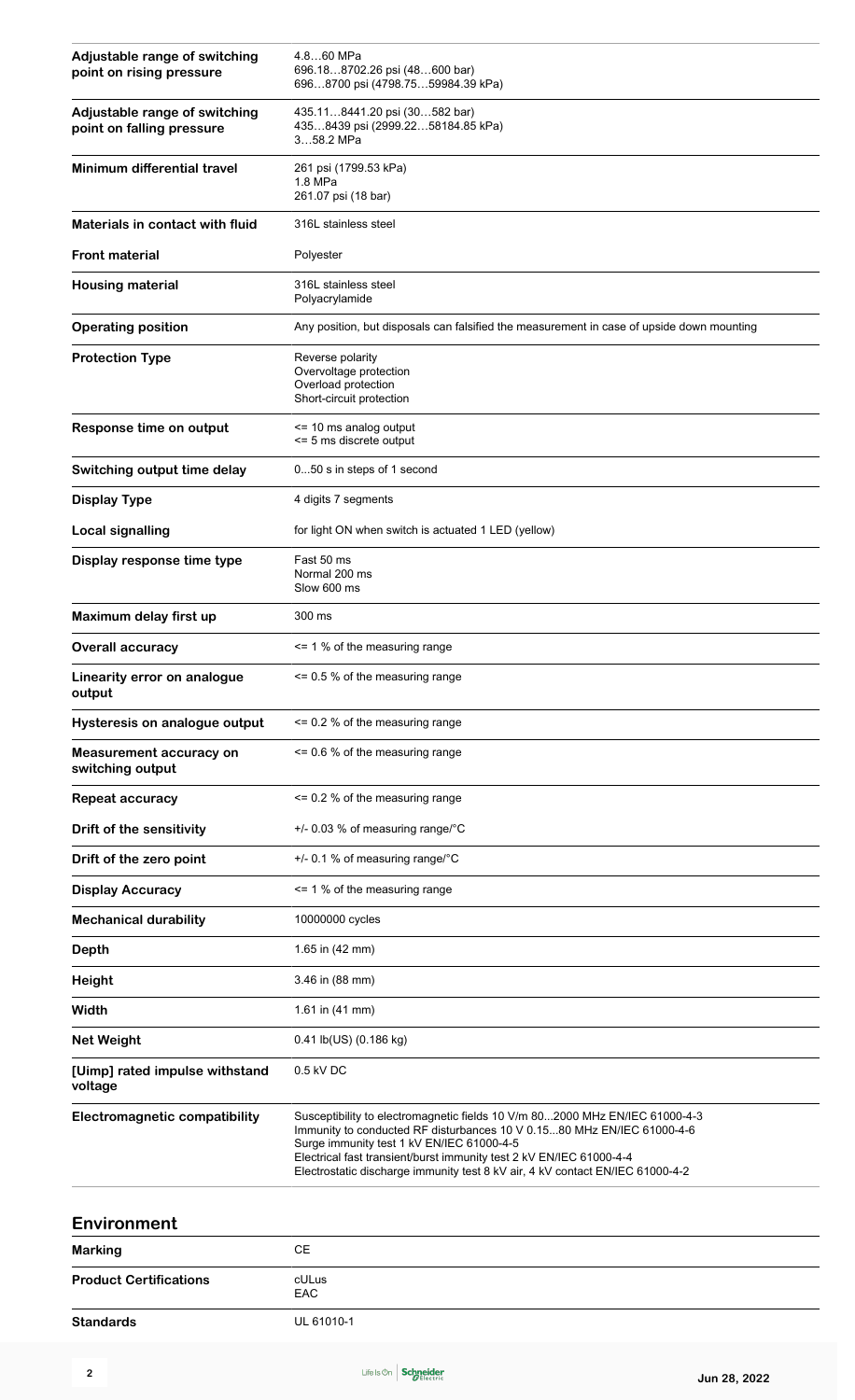|                                                      | EN/IEC 61326-2-3                                                   |
|------------------------------------------------------|--------------------------------------------------------------------|
| <b>Ambient Air Temperature for</b><br>Operation      | $-4176$ °F (-2080 °C)                                              |
| <b>Ambient Air Temperature for</b><br><b>Storage</b> | $-40176$ °F (-4080 °C)                                             |
| IP degree of protection                              | IP65 conforming to EN/IEC 60529<br>IP67 conforming to EN/IEC 60529 |
| <b>Vibration resistance</b>                          | 20 gn 102000 Hz)EN/IEC 60068-2-6                                   |
| <b>Shock resistance</b>                              | 50 gn EN/IEC 60068-2-27                                            |

### **Ordering and shipping details**

| Category                 | 21551-XMLE, XMLF, XMLG PRESSURE SENSORS |
|--------------------------|-----------------------------------------|
| <b>Discount Schedule</b> | DS <sub>2</sub>                         |
| <b>GTIN</b>              | 3389119612050                           |
| Nbr. of units in pkg.    |                                         |
| Package weight(Lbs)      | 6.38 oz $(181.0 g)$                     |
| Returnability            | No                                      |
| Country of origin        | CН                                      |

### **Packing Units**

| Unit Type of Package 1 | PCE                  |
|------------------------|----------------------|
| Package 1 Height       | $2.56$ in $(6.5$ cm) |
| Package 1 width        | 2.95 in (7.5 cm)     |
| Package 1 Length       | 5.00 in (12.7 cm)    |

### **Offer Sustainability**

| WARNING: This product can expose you to chemicals including: Diisononyl phthalate (DINP), which<br>is known to the State of California to cause cancer, and Di-isodecyl phthalate (DIDP), which is known<br>to the State of California to cause birth defects or other reproductive harm. For more information go to<br>www.P65Warnings.ca.gov |
|------------------------------------------------------------------------------------------------------------------------------------------------------------------------------------------------------------------------------------------------------------------------------------------------------------------------------------------------|
| <b>REACh Declaration</b>                                                                                                                                                                                                                                                                                                                       |
| Yes                                                                                                                                                                                                                                                                                                                                            |
| Pro-active compliance (Product out of EU RoHS legal scope)<br><b>EU RoHS Declaration</b>                                                                                                                                                                                                                                                       |
| Yes                                                                                                                                                                                                                                                                                                                                            |
| Yes                                                                                                                                                                                                                                                                                                                                            |
|                                                                                                                                                                                                                                                                                                                                                |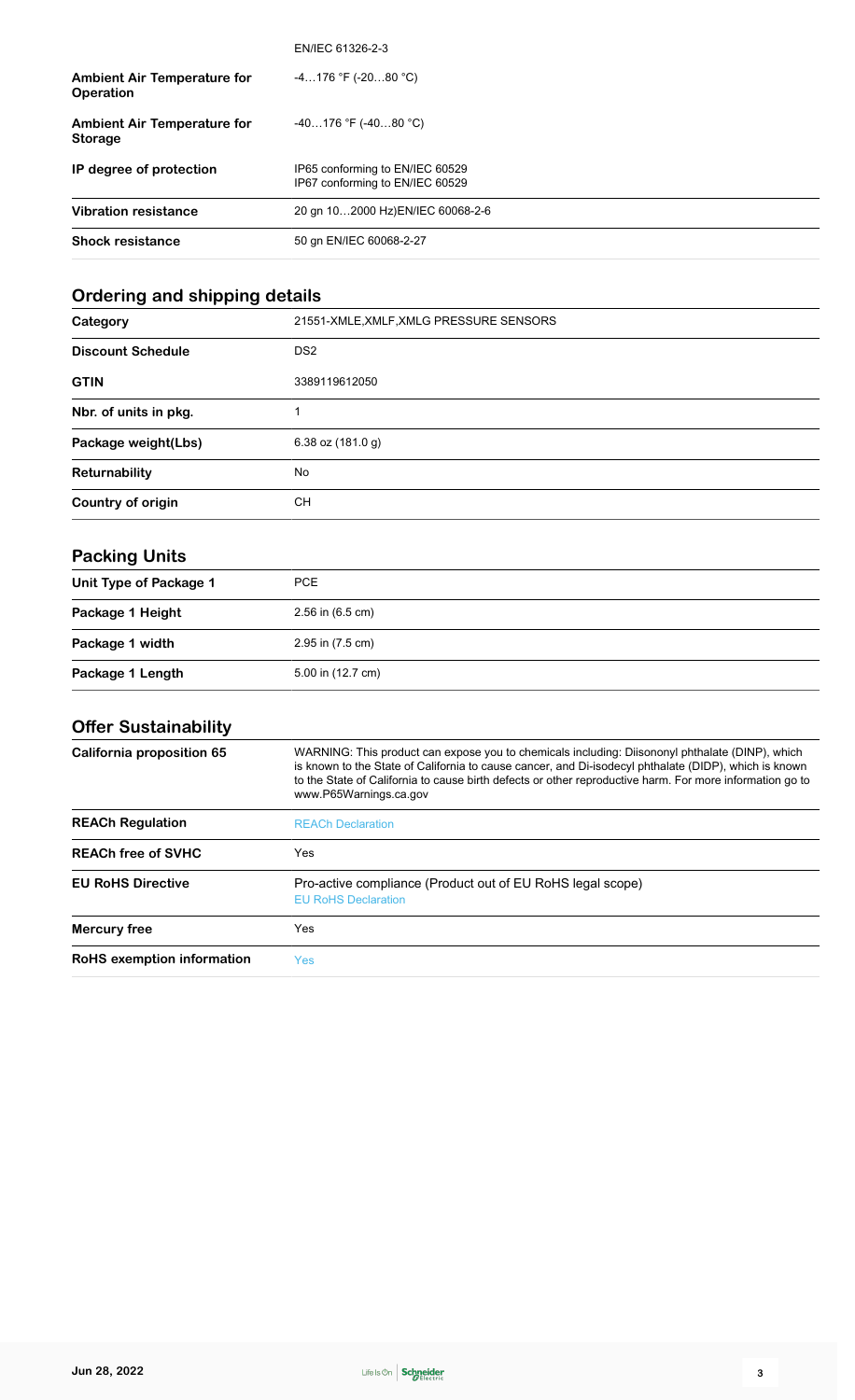Dimensions Drawings

#### **Dimensions**



**(1)** Fluid entry: G 1/4 A female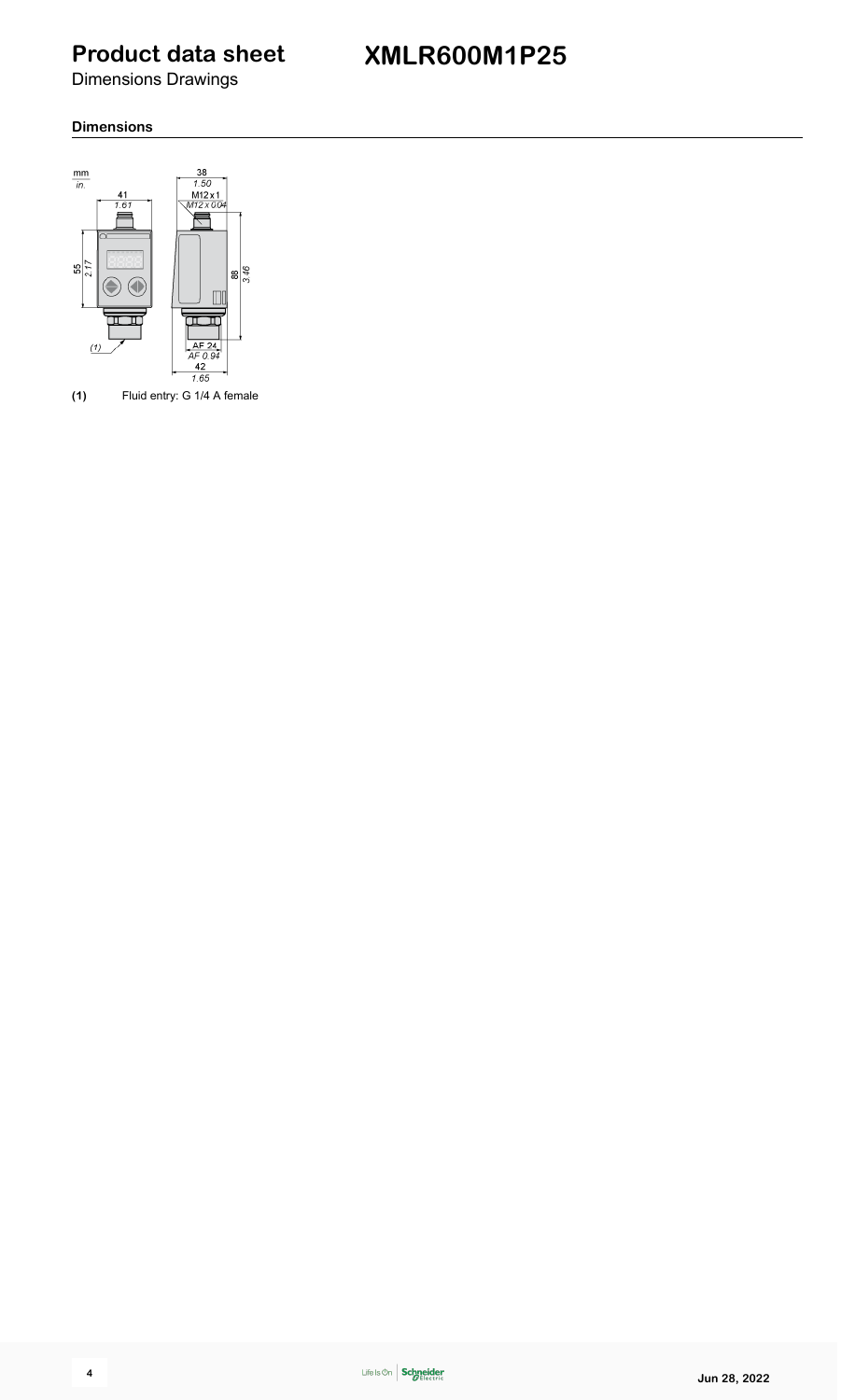**XMLR600M1P25**

Connections and Schema

#### **Connections and Schema**

#### **Connector Wiring**

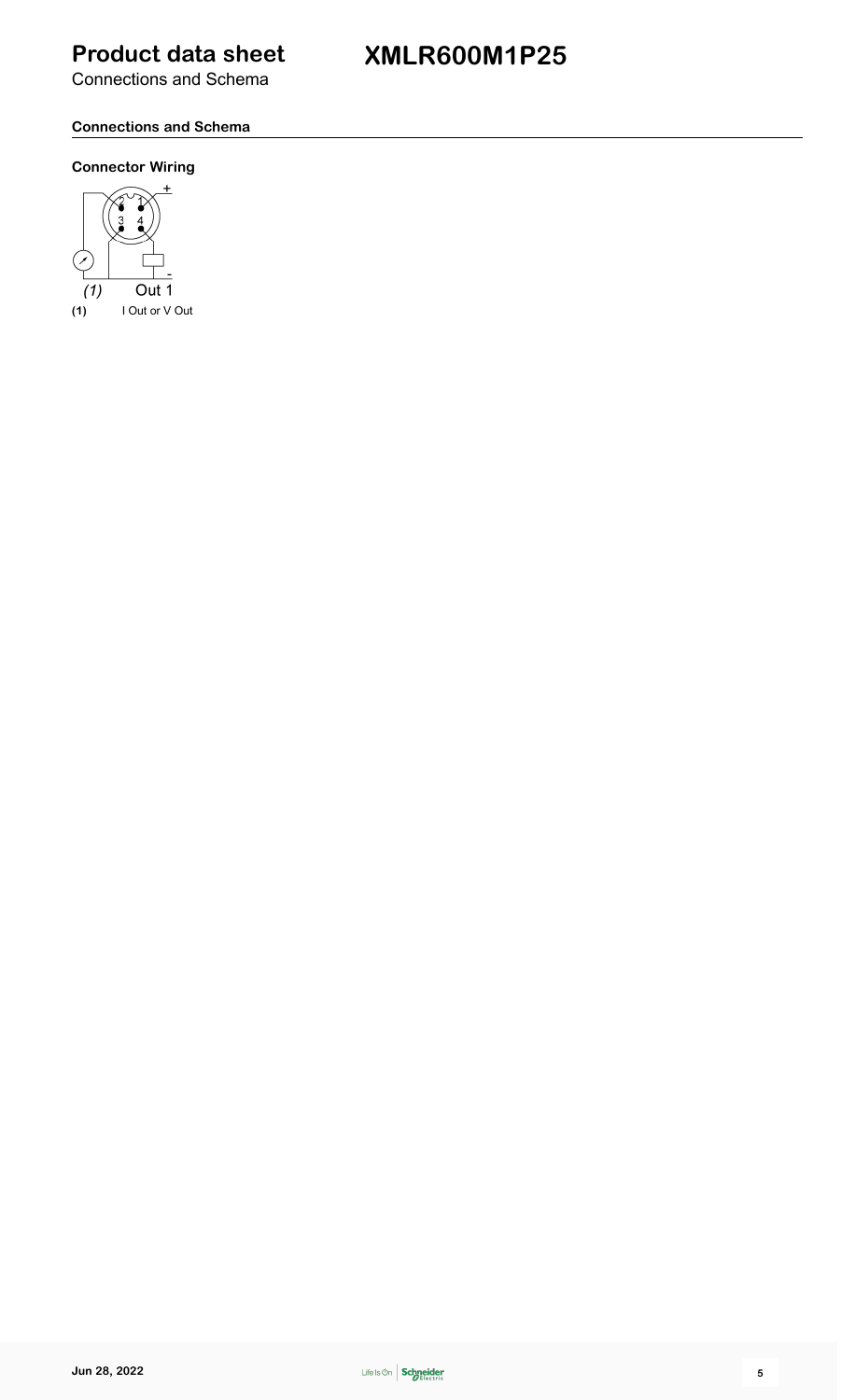Performance Curves

### **Analogue Output Description**



**Y :** Analogue output signal

**X** : Pressure<br> **Y** : Analogue<br>
(1) An offset **(1)** An offset of +/-5% of nominal pressure can be compensated (with **Cof** Configuration menu. **Cof**: Offset Compensation)

**(2)** The analogue curve can be adjusted from -25% to +25% of nominal pressure (with **AEP** Configuration menu. **AEP**: analogue end point).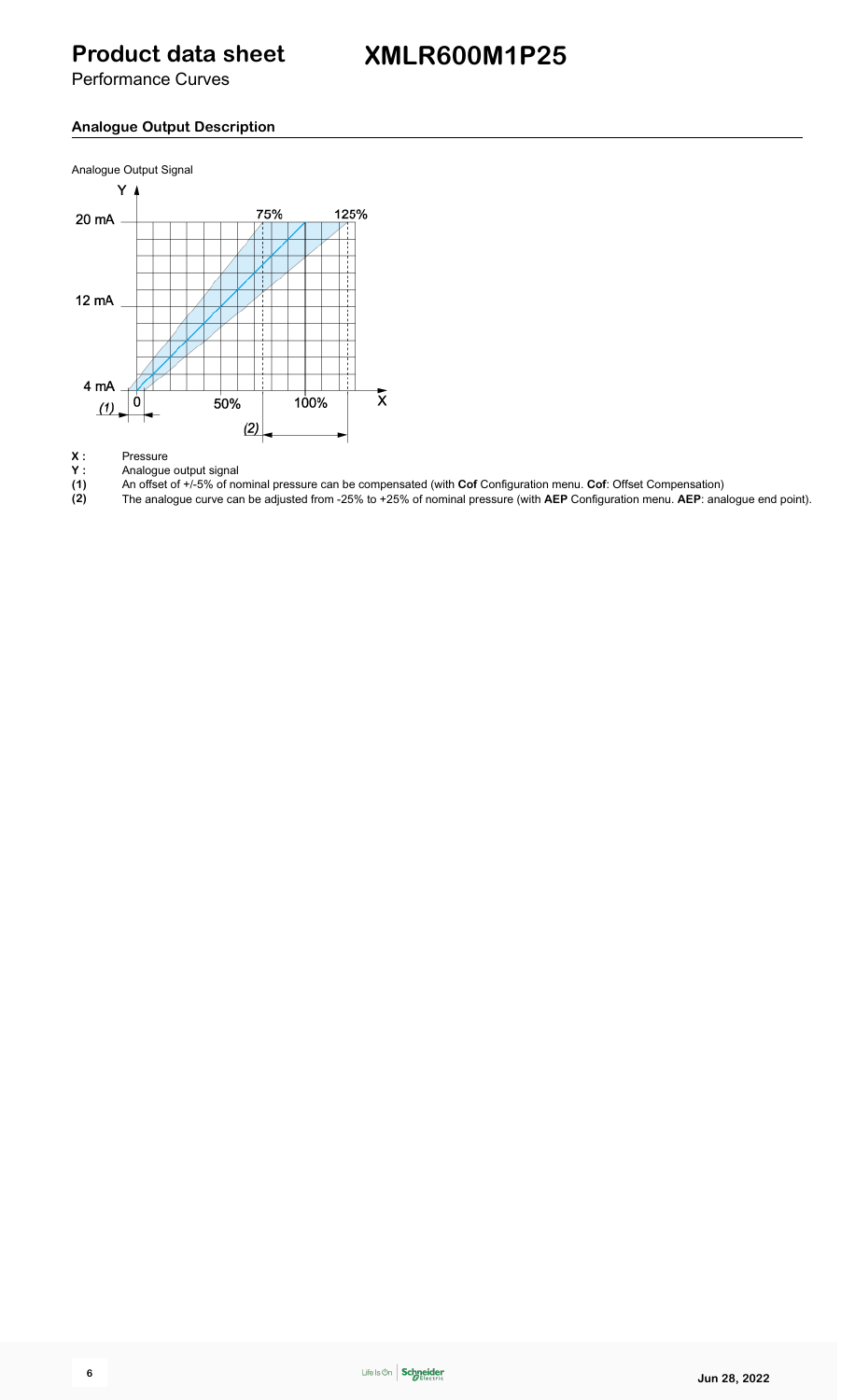Performance Curves

#### **Switching Output Description. Hysteresis Mode**

The hysteresis switching mode is typically used for the "pumping and/or emptying applications".

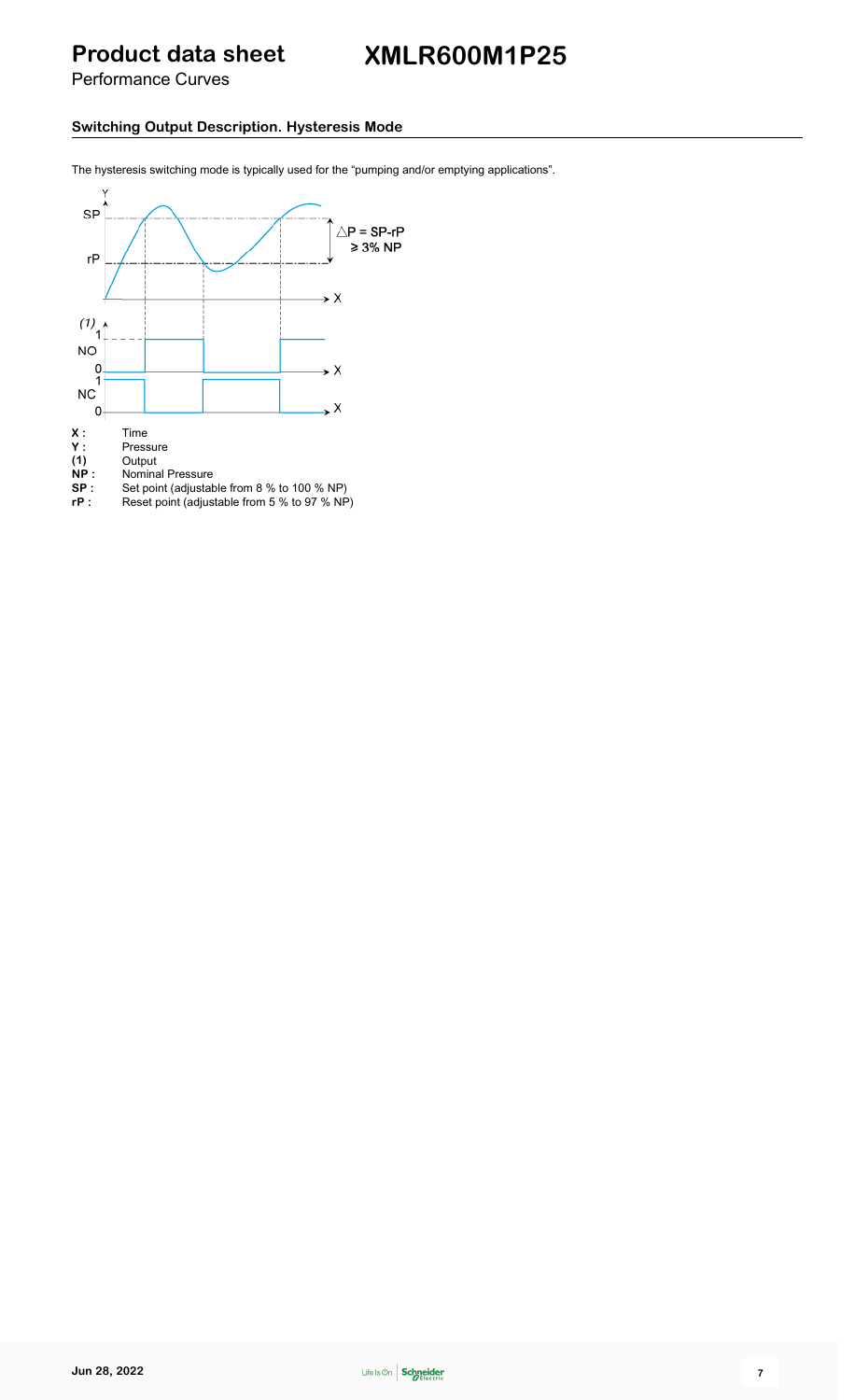Performance Curves

#### **Switching Output Description. Window Mode**

The window switching mode is typically used for the "pressure regulation applications"



- **(1)** Output
- **Y :** Pressure<br> **(1)** Output<br> **NP :** Nominal **NP :** Nominal pressure
- **FH** : High switching point (adjustable from 8 % to 100 % NP)
- **FL :** Low switching point (adjustable from 5 % to 97 % NP)